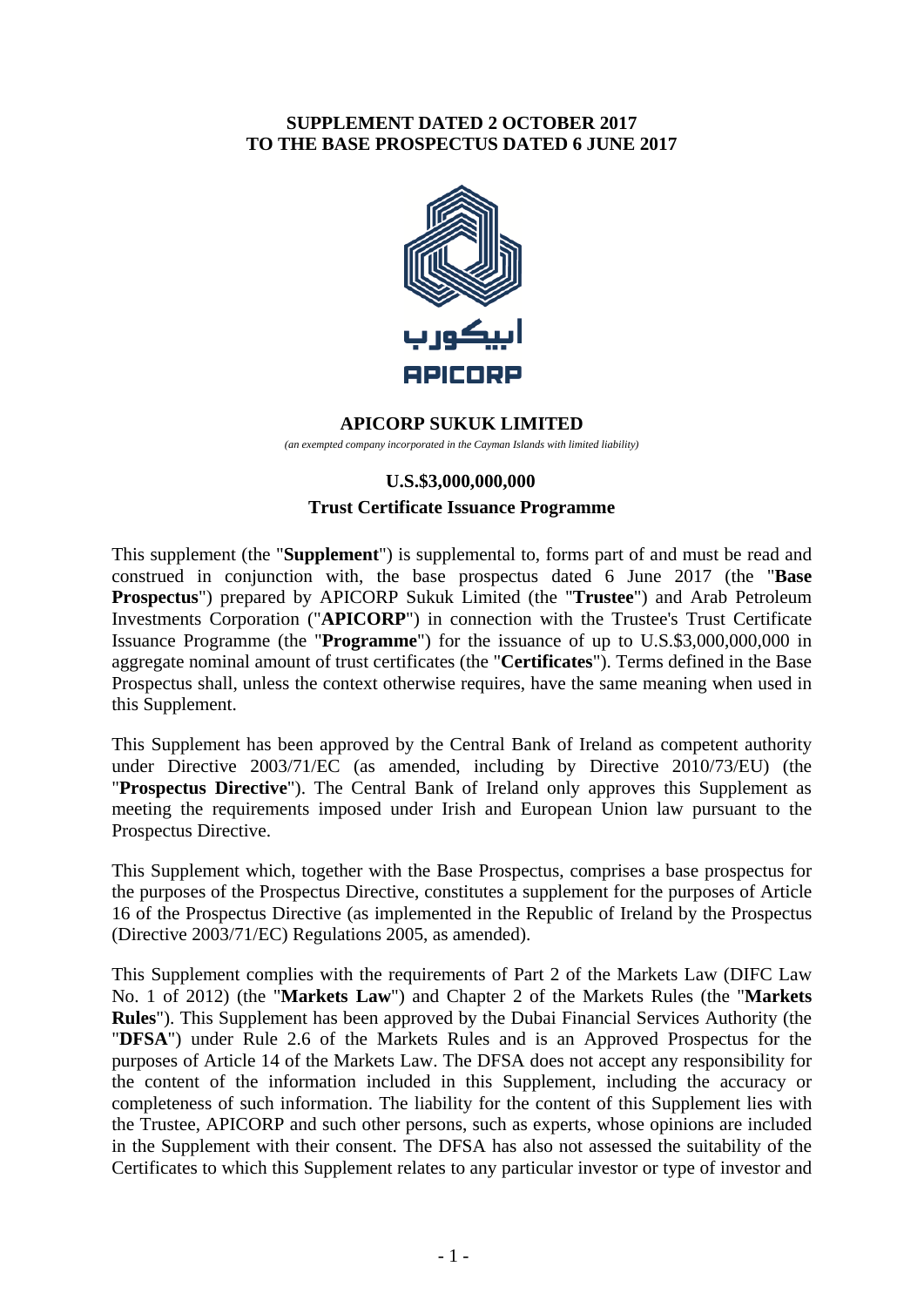has not determined whether they are *Shari'a* compliant. If you do not understand the contents of this Supplement or are unsure whether the Certificates to which this Supplement relates are suitable for your individual investment objectives and circumstances, you should consult an authorised financial advisor.

The purpose of this Supplement is to incorporate by reference into the Base Prospectus the unaudited condensed consolidated interim financial information of APICORP and its consolidated subsidiaries (together, the "**Group**") for the six month period ended 30 June 2017 and the auditors' review report thereon.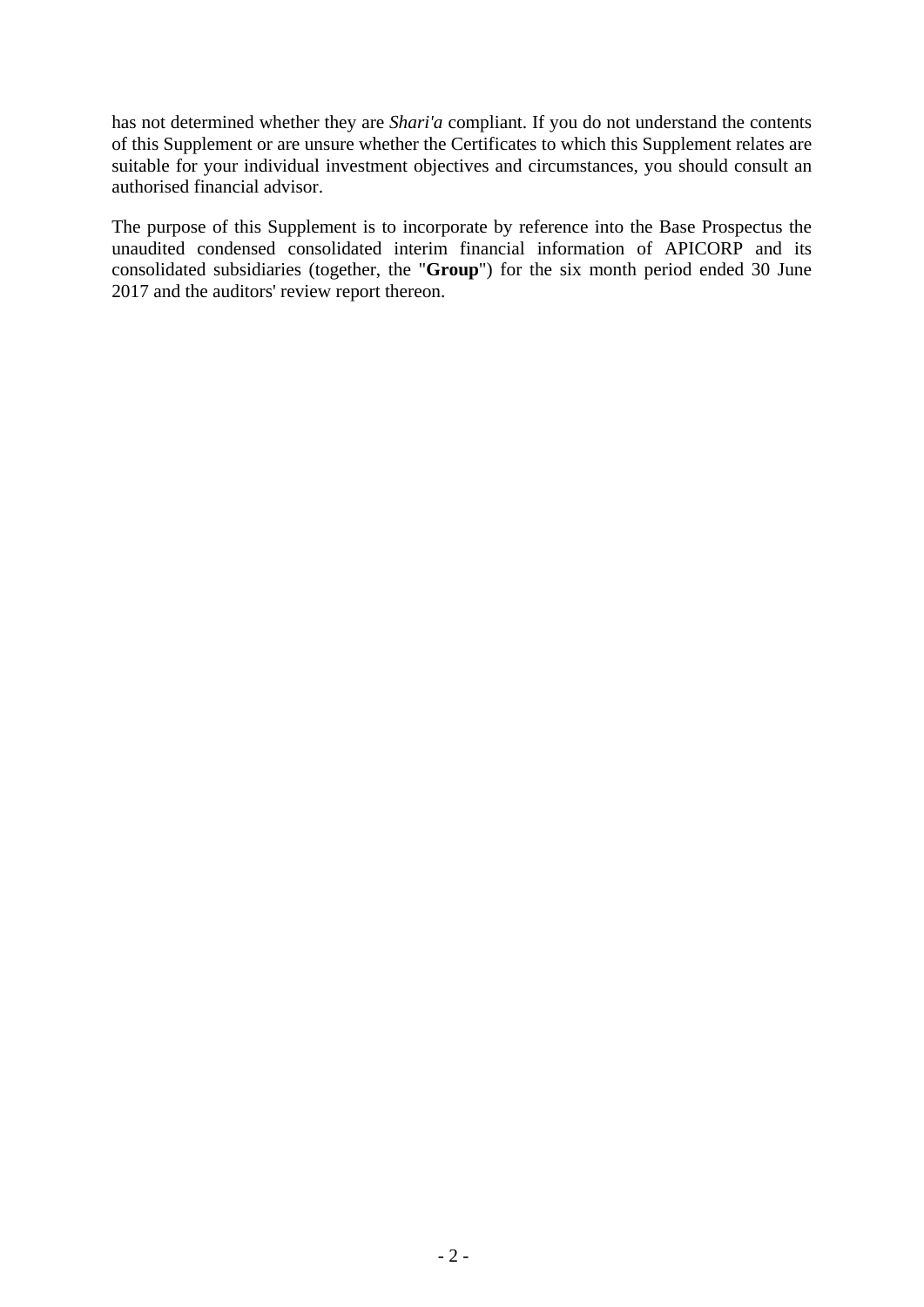#### **IMPORTANT NOTICES**

Each of the Trustee and APICORP accept responsibility for the information contained in this Supplement. To the best of the knowledge of the Trustee and APICORP (each having taken all reasonable care to ensure that such is the case) the information contained in this Supplement is in accordance with the facts and does not omit anything likely to affect the import of such information.

Information which is updated by reference to one section of the Base Prospectus may be repeated or referred to in other sections of that document. Accordingly, to the extent that there is any inconsistency between: (a) any statement in this Supplement or any statement incorporated by reference into the Base Prospectus by this Supplement; and (b) any other statement in, or incorporated by reference into, the Base Prospectus, the statements in (a) above will prevail.

Save as disclosed in this Supplement, no significant new fact, material mistake or inaccuracy relating to the information included in the Base Prospectus which is capable of affecting the assessment of the Certificates issued under the Programme has arisen or been noted, as the case may be, since publication of the Base Prospectus.

Copies of this Supplement and the Base Prospectus can be: (i) viewed on the website of the Central Bank of Ireland at *www.centralbank.ie*; (ii) viewed on the website of the DFSA at *www.dfsa.ae*; (iii) viewed on the website of Nasdaq Dubai at *www.nasdaqdubai.com*; and (iv) obtained from the specified office of the Principal Paying Agent in London.

This Supplement does not constitute an offer of, or an invitation by or on behalf of the Trustee, APICORP or any Dealers to any person to subscribe for, or purchase, any Certificates.

The Certificates have not been and will not be registered under the United States Securities Act of 1933, as amended (the "**Securities Act**") or with any securities regulatory authority of any state or other jurisdiction of the United States and may not be offered, sold or delivered within the United States or to or for the account or benefit of U.S. persons (as defined in Regulation S under the Securities Act) unless an exemption from the registration requirements of the Securities Act is available and in accordance with all applicable securities laws of any state of the United States.